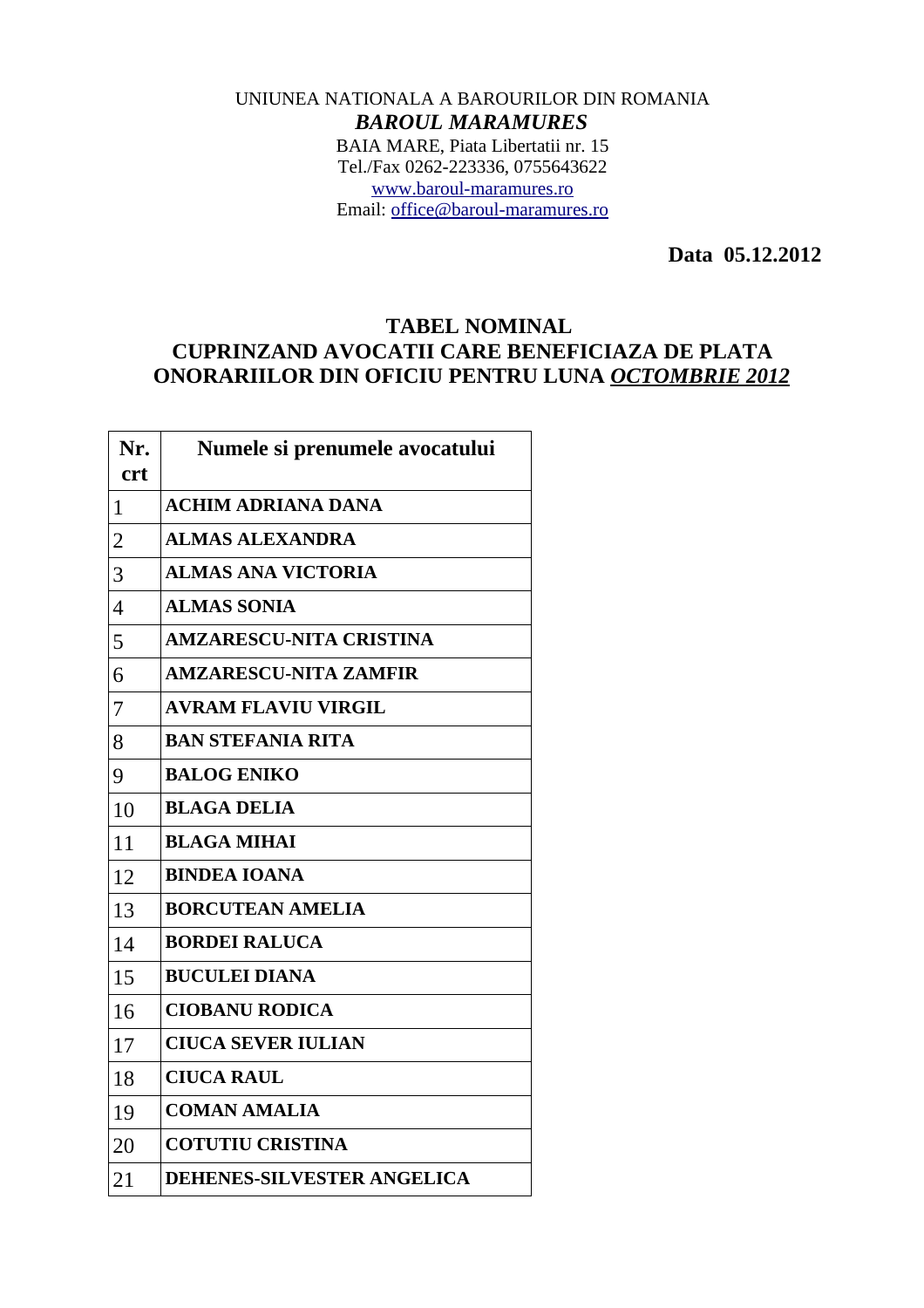| 22 | <b>DENES MARIA ANASTASIA</b>    |
|----|---------------------------------|
| 23 | DRAGOMIR IULIANA                |
| 24 | <b>FARCAS MADALINA</b>          |
| 25 | <b>FARCAS CLAUDIA</b>           |
| 26 | <b>GIURGIU ADRIAN</b>           |
| 27 | <b>GIURGIU LIANA</b>            |
| 28 | <b>GRAD OVIDIU</b>              |
| 29 | <b>GRIGORAS VASILE</b>          |
| 30 | <b>GORON ANAMARIA</b>           |
| 31 | <b>HORGOS RAZVAN</b>            |
| 32 | <b>HOTEA NELICA</b>             |
| 33 | <b>IACOB DIANA</b>              |
| 34 | <b>IACOB NATALIA</b>            |
| 35 | <b>ILUTI ALINA</b>              |
| 36 | <b>INDRE TIMEA</b>              |
| 37 | <b>LADANYI HORGOS ANDREEA</b>   |
| 38 | <b>LEONTE CORNELIA</b>          |
| 39 | <b>LIBOTEAN IONELA</b>          |
| 40 | <b>LUPSE MARINELA</b>           |
| 41 | <b>MARIS ALEXANDRA</b>          |
| 42 | <b>MAROZSAN RALUCA</b>          |
| 43 | <b>MESAROS TOMOIAGA ANDREEA</b> |
| 44 | MIHALI ANISOARA IULIA           |
| 45 | <b>MIHALCA DELIA</b>            |
| 46 | <b>MOTOC ANDRADA</b>            |
| 47 | <b>OLAR IULIA</b>               |
| 48 | <b>ONITA IVASCU ADRIAN</b>      |
| 49 | PETRAN MANUELA                  |
| 50 | <b>POPESCU OVIDIU HORIA</b>     |
| 51 | <b>POP PETRE</b>                |
| 52 | <b>RADU CRISTIAN</b>            |
| 53 | <b>RADU VALENTIN</b>            |
| 54 | <b>RADU EMIL OVIDIU</b>         |